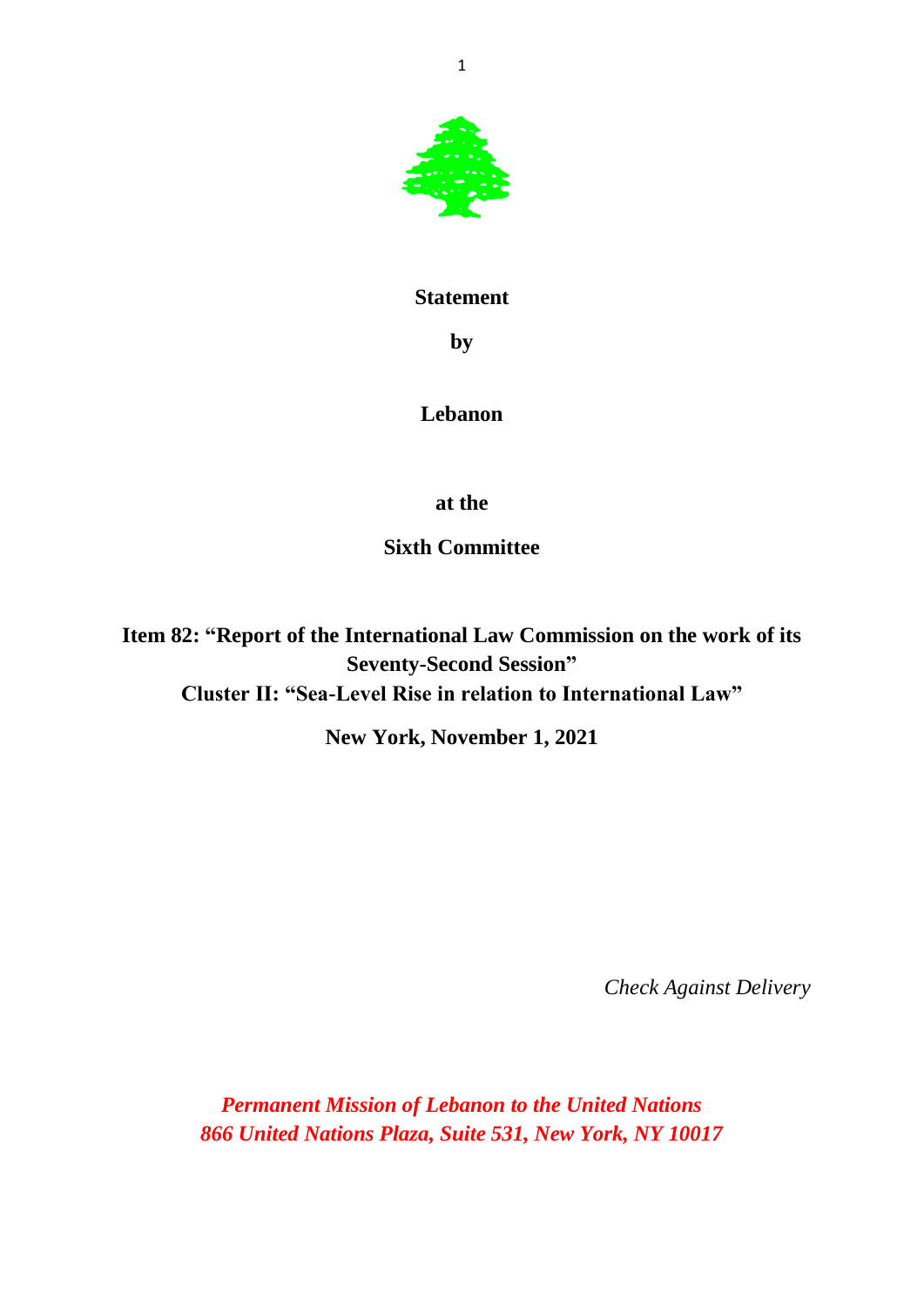## Madame Chair,

After its postponement last year, Lebanon is pleased to take part in the consideration of the Report of the 72<sup>nd</sup> session of the work of the International Law Commission (ILC).

In this regard, we welcome the in-person holding of International Law Week and we welcome the members of the Commission present in New York.

We wish to thank Ambassador Mahmoud Hmoud, Chair of the 72<sup>nd</sup> session of the International Law Commission for introducing the report (A/76/10). Our gratitude also extends to all members of the Commission.

The ILC has indeed managed to considerably advance its work by holding the two parts of its session this year in hybrid format. It has proven its resourcefulness and ability to adjust to the constraints caused by the COVID-19 pandemic.

My delegation thanks the Government of Switzerland, the host country, for helping facilitate the convening of the session. My delegation also pays tribute to the Codification Division of the Office of Legal Affairs for the crucial assistance provided to the Commission.

We appreciate that the difficulties presented by the pandemic resulted in the Commission making much greater use of electronic means for distribution of materials to members and their assistants. In this regard we applaud the ILC's flexibility and adaptability.

At the same time, we understand that such format presented some limits, as highlighted in the report. These limits pertained to time-zones, internet connectivity, reduced hours of interpretation, clearly showing that in-person interactions are likely viewed as optimal for members to identify and bridge the gaps among differing views.

Furthermore, we continue to encourage more enhanced relation between the ILC and the sixth committee, through constant dialogue between the two. Such a relationship can result in the active and wide participation of Member States in the Commission's work.

Some interesting ideas have been expressed in this regard such as: keeping a limit on the number of ILC topics, providing executive summary of the annual report, and holding informal virtual briefings to be presented by the Special Rapporteurs of each topic ahead of the report's publication.

Madame Chair,

Sea-level rise poses a global current and future threat, and is a matter of concern to all nations, not only small island developing states.

The challenges presented by sea-level rise are multifaceted and have multiple legal implications.

Lebanon, a coastal state, supported the inclusion of the timely topic "*Sea-Level Rise in relation to International Law*" by the International Law Commission in its programme of work. We believe it is important for the ILC to address the international law implications of topics that command the attention of the international community. By clarifying the international legal framework of such topics, the Commission can help States develop *"practicable solutions to respond effectively to the issues prompted by sea-level rise".*